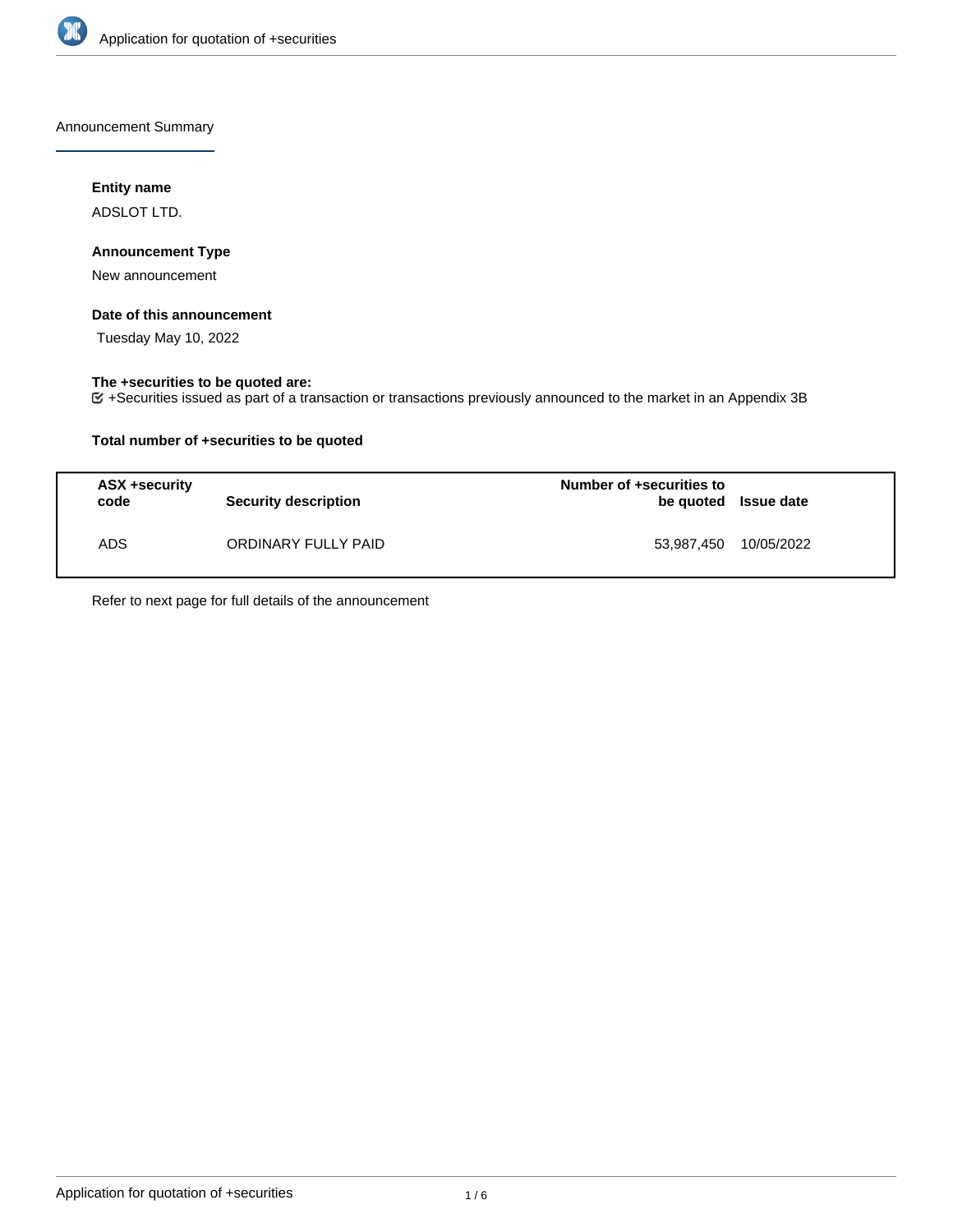

Part 1 - Entity and announcement details

## **1.1 Name of entity**

ADSLOT LTD.

We (the entity named above) apply for +quotation of the following +securities and agree to the matters set out in Appendix 2A of the ASX Listing Rules.

**1.2 Registered number type** ABN

**Registration number** 70001287510

**1.3 ASX issuer code** ADS

**1.4 The announcement is**

New announcement

### **1.5 Date of this announcement**

10/5/2022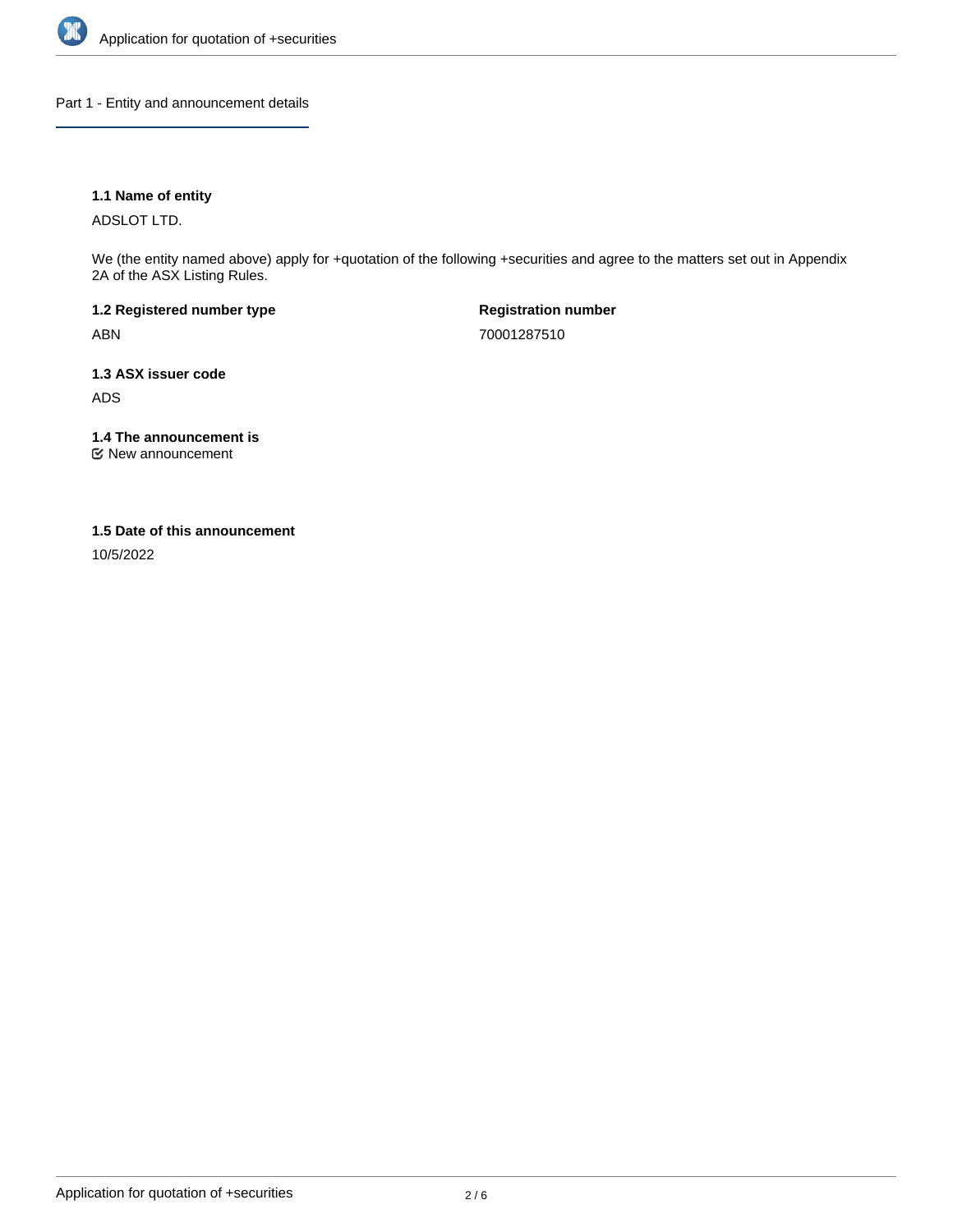

## Part 2 - Type of Issue

#### **2.1 The +securities to be quoted are:**

+Securities issued as part of a transaction or transactions previously announced to the market in an Appendix 3B

#### **Previous Appendix 3B details:**

| <b>Announcement Date and</b><br>Time | <b>Announcement Title</b>                               | Selected Appendix 3B to submit quotation<br>reauest |  |
|--------------------------------------|---------------------------------------------------------|-----------------------------------------------------|--|
| 21-Apr-2022 08:55                    | Update - Update - Proposed issue of<br>securities - ADS | A standard +pro rata issue (non-renounceable)       |  |

# **2.3a.2 Are there any further issues of +securities yet to take place to complete the transaction(s) referred to in the Appendix 3B?**

Yes

### **2.3a.3 Please provide details of the further issues of +securities yet to take place to complete the transaction(s) referred to in the Appendix 3B**

62,602,583 Shares underwritten as part of the non-renounceable entitlement offer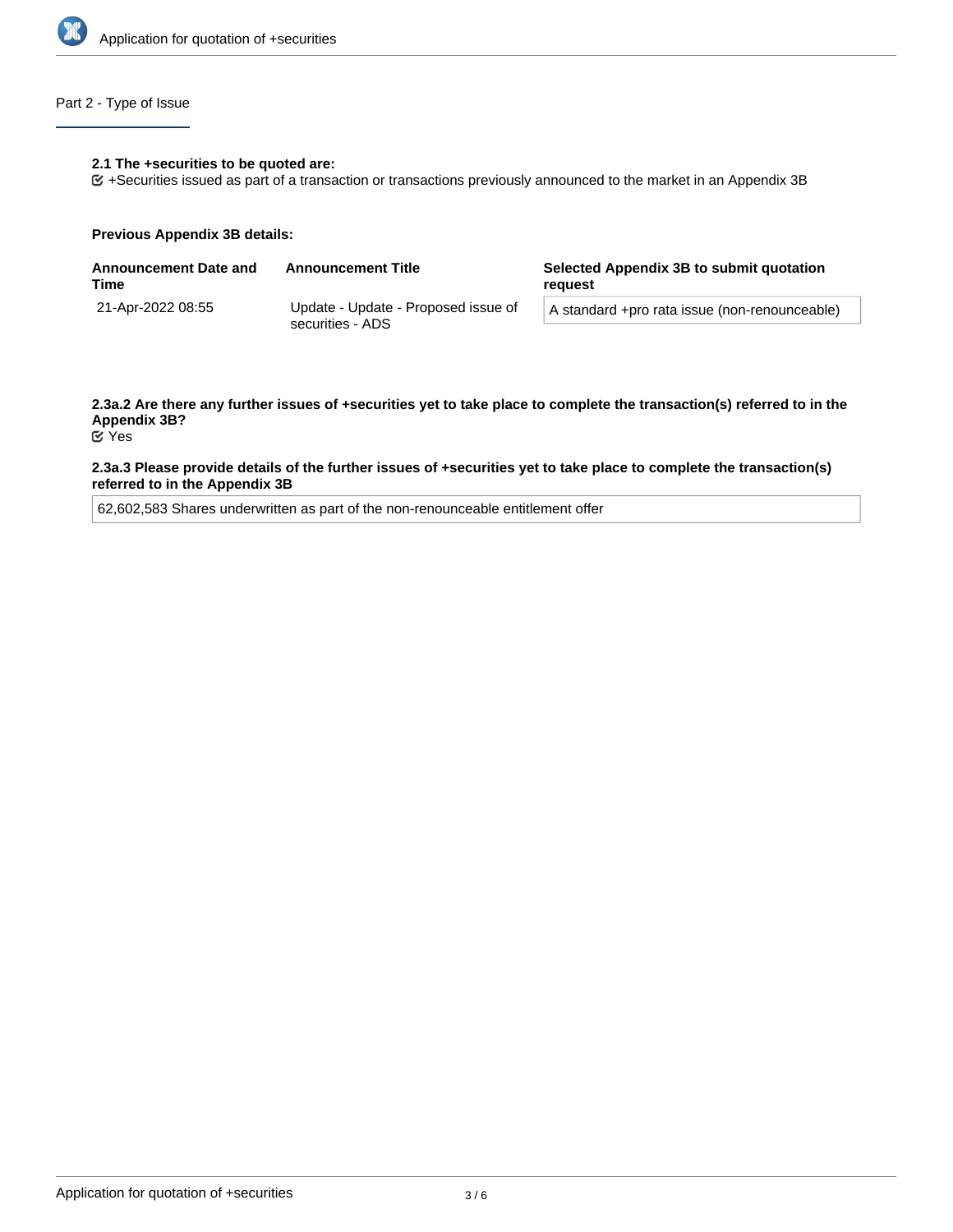

Part 3A - number and type of +securities to be quoted where issue has previously been notified to ASX in an Appendix 3B

## Corporate Action Component Detail

## **ASX +security code and description**

ADS : ORDINARY FULLY PAID

**Issue date**

10/5/2022

Distribution Schedule

**Provide a distribution schedule for the new +securities according to the categories set out in the left hand column including the number of recipients and the total percentage of the new +securities held by the recipients in each category.**

| Number of +securities held | Number of holders | Total percentage of +securities held<br>For example, to enter a value of 50%<br>please input as 50.00 |
|----------------------------|-------------------|-------------------------------------------------------------------------------------------------------|
| $1 - 1,000$                |                   | %                                                                                                     |
| $1,001 - 5,000$            |                   | %                                                                                                     |
| $5,001 - 10,000$           |                   | %                                                                                                     |
| 10,001 - 100,000           |                   | %                                                                                                     |
| 100,001 and over           |                   | %                                                                                                     |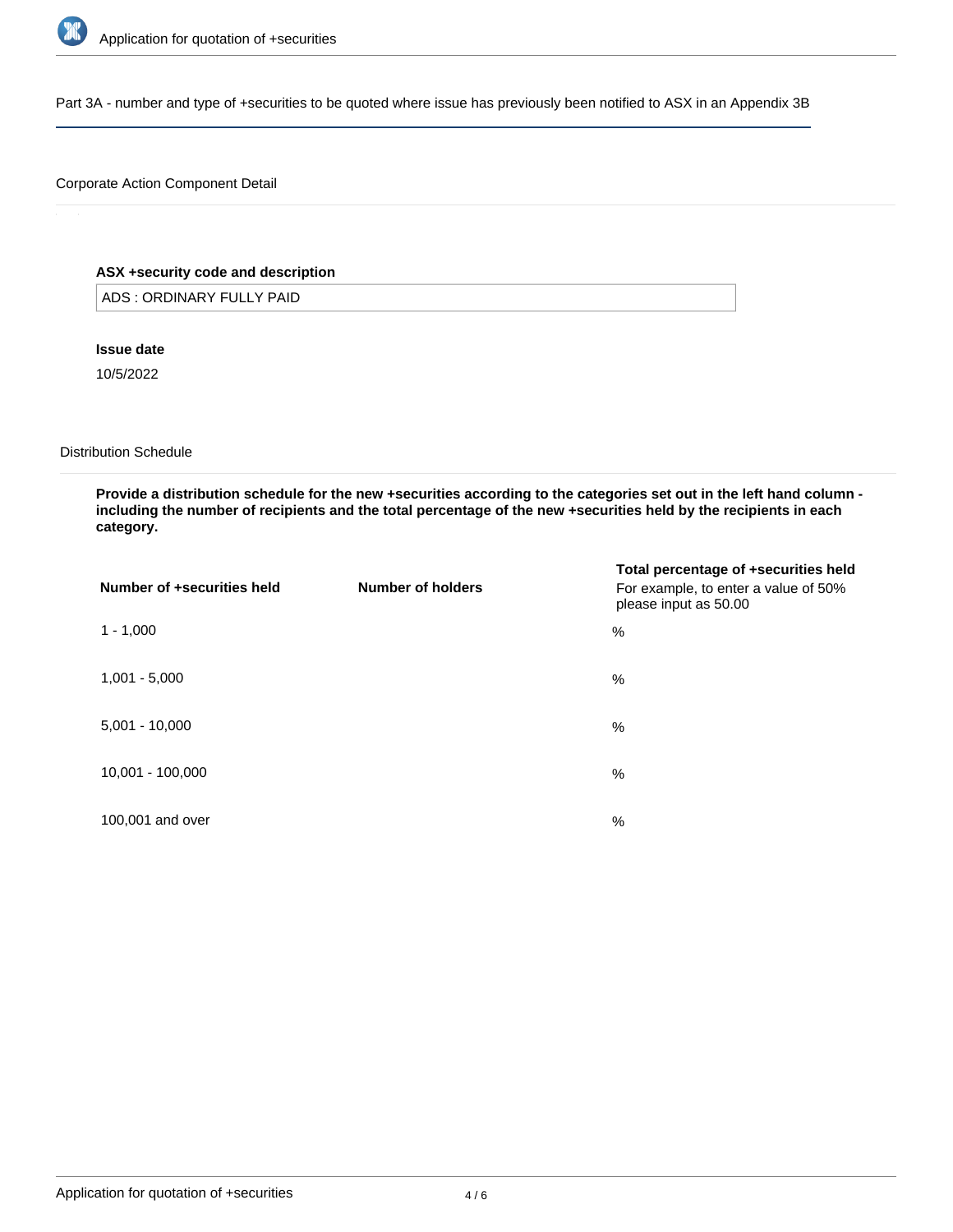

Issue details

# **Number of +securities to be quoted**

53,987,450

# **Issue currency**

**Issue price or consideration per +security**

AUD - Australian Dollar

AUD 0.01700000

**Any other information the entity wishes to provide about the +securities to be quoted**